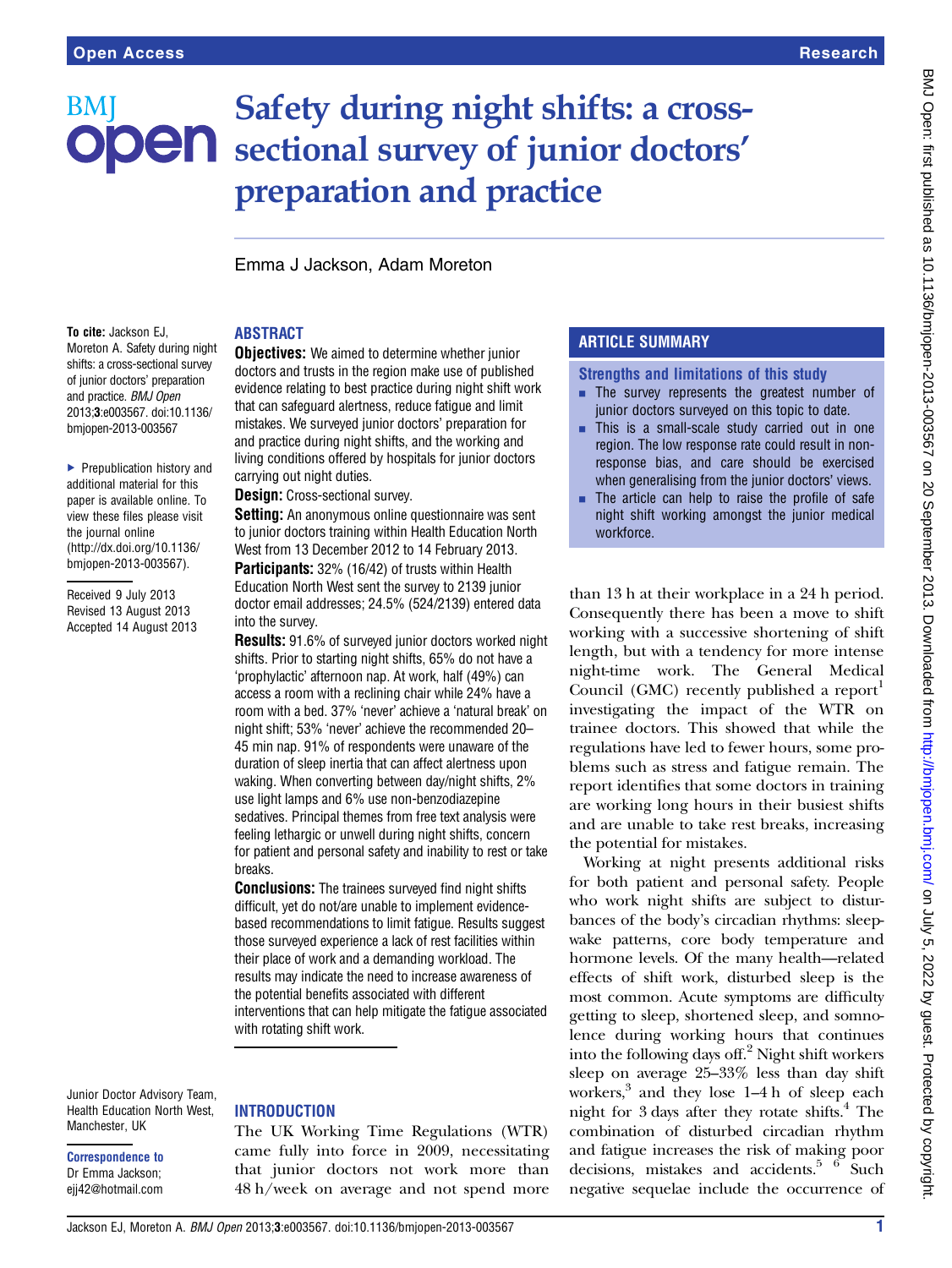needle-stick injuries, increased risk of accidents while driving home, increased clinical errors and diagnostic mistakes.7

In 2006 The Royal College of Physicians (RCP) recognised the need to educate junior doctors on how to prepare for night shifts and manage their sleep in order to minimise risk to themselves and their patients, publishing the document "working the night shift: preparation, survival and recovery-a guide for junior doctors".<sup>8</sup> However, there is evidence that doctors do not recognise the potential effects and dangers of fatigue for their practice.<sup>7</sup> This study seeks to examine junior doctors' knowledge and practice of published measures to safeguard alertness during shift; and gather evidence of the provision of night-time facilities in hospitals that facilitate healthy working in North West England.

## **METHODS**

Medical education managers in Health Education North West were emailed with a request to distribute the online questionnaire through email to trainee doctors working in their trust. The survey period ran from 13 December 2012 to 14 February 2013.

The questionnaire was constructed by EJ and AM and approved by the Interim Director of Workforce and Education for Health Education North West. No demographic details were asked for and the survey was anonymous. It was designed to collect information regarding preparation for and practice during night shifts, and the working and living conditions offered by hospitals for junior doctors carrying out night duties. Additional information collected included free text covering attitudes towards night shifts. Items were based on the RCP guidelines<sup>8</sup> on working the night shift and other published evidence $9^{10}$  relating to best practice during night shift work.

Questions required 'yes' or 'no' replies, or were multiple choice with one, or more than one, answer. Free text boxes were provided for some multiple choice questions. Quantitative data were presented as number (n). The qualitative free text comments from each respondent were aggregated for each question and analysed independently by EJ and AM using Word Lists and Key Words in context to uncover themes. Further analysis was then conducted to refine the final thematic outputs.

#### **RESULTS**

Sixteen different trusts responded, representing 32% (16/ 42) of trusts within Mersey and North Western deaneries, and capturing trusts in the regions of Merseyside, Greater Manchester, Cumbria, Lancashire and the Isle of Man. The survey was sent to a total of 2139 junior doctor email addresses. Five hundred and twenty-four trainees from the 16 trusts entered data into the survey, giving a 24.5% response rate. Four hundred and eighty-one (92%) of the trainees worked resident night shifts. No survey question was compulsory so the denominator varies for each.

Closed question results are presented by subject. Themes of the free text analysis are shown in table 1, and sample responses given in boxes 1–3.

#### Hospital good practice

Two per cent (9/442) of trainees participated in designing their rota. Twenty-four per cent (110/462) had an 'on call' room with a bed, and 49% (225/462) had a quiet room with the facility to recline where they could take a break.

#### Preparing for shift and adapting between shifts

Four hundred and sixty-three trainees responded to the item regarding preparing for the first night shift. Thirty per cent of trainees have a long lie-in to at least midday; 17.5% have a short nap in the afternoon (less than 1.5 h), and 29% have a long nap in the afternoon (more than 1.5 h). One per cent stay up late the night before and consume alcohol, while 14% make no preparation. Of the 9% (45) who chose "none of the above",  $22/45$  stay up late  $(2:00-6:00)$  with no alcohol; others have a lie-in but not until midday; or a combination of a late night, lie-in and nap.

There were 450 respondents to the question concerning how trainees adapt from day-to-night or night-to-day shifts. Two per cent use light therapy lamps, 0.4% use melatonin, 6% use non-benzodiazepine sedatives and 93% do not use any intervention. Thirty respondents chose 'other' expanding with free text. Themes from free text analysis revealed use of 'medication' to adapt to shift patterns (14/30). These included alcohol, benzodiazepines, codeine, sedating antihistamines, modafinil, antidepressants and phenergen. The next two most common themes were "staying up for 24 h" after the last night shift in order to assist sleeping at night (5/30) and use of "earplugs and blackout blinds" during a run of nights (3/30). The other eight comments did not cluster into a theme.

#### Fatigue-limiting techniques and safety

Of the 462 trainees who replied to the question examining whether they achieved a 20–45 min nap on a night shift, 53% said 'never', 36% 'sometimes' and 11% 'usually'. Eight per cent (39/461) were aware that a

| <b>Table 1</b> Themes from free text analysis |                                                                  |
|-----------------------------------------------|------------------------------------------------------------------|
| <b>Theme</b>                                  | <b>Number of</b><br>responses<br>reflecting<br>theme, $n$ $(\%)$ |
| Mood disturbance/feeling unwell/lethargy      | 28(25)                                                           |
| Patient and personal safety                   | 19 (16)                                                          |
| Not able to rest on shift                     | 19 (16)                                                          |
| Negative expressions                          | 11(10)                                                           |
| Benefits of a nap during shift                | 9(8)                                                             |
| Unrelated comments                            | 28 (25)                                                          |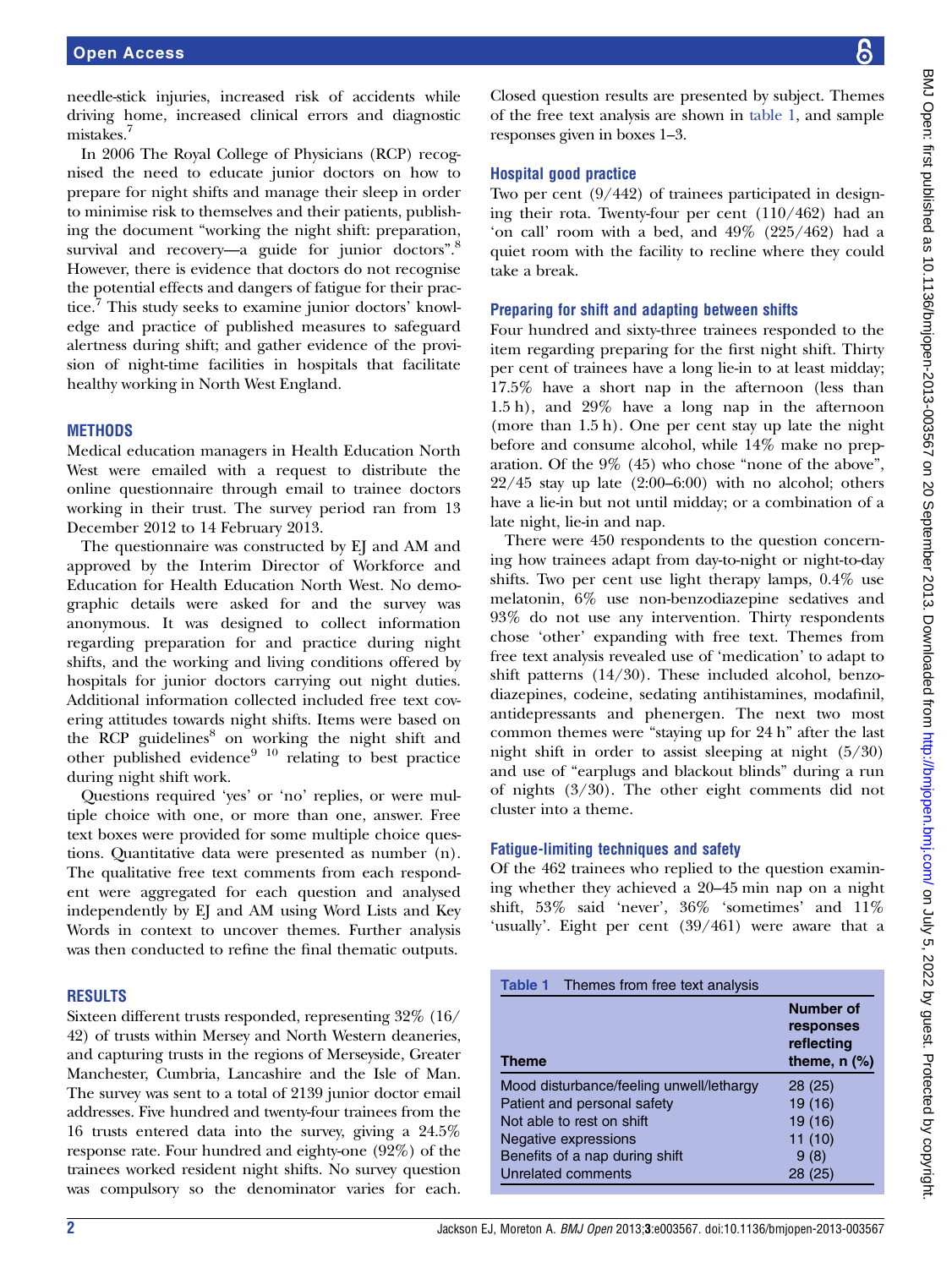## **Box 1** Theme: feeling unwell and lethargy

- ▶ Severely affected by mood disturbance during and after night shifts.
- ▶ 7 nights in a row, 7 twilight shifts in a row, too many long days… this is very tiring.
- $\blacktriangleright$  I struggle to sleep during the day and by the third and fourth night shifts I start to feel very unwell and tired.
- $\triangleright$  We do 7 night shifts in a row, and by the end of the week you're so exhausted and you have very little concentration, and as a result, likely to have poor performance.
- ▶ By the fourth night I notice an increase in my tiredness and lethargy.
- ► By night 5, 6 and 7 we are all very tired and feel it is somewhat dangerous.
- ▸ [training] that we do get is less beneficial due to prolonged fatigue caused by working night shifts on a very regular basis.
- ▸ Most junior doctors are depressed/tired/not efficient after nights.
- ▶ I am concerned working night shifts may have long term health implications.
- ▶ Always feel tired on nights.
- ▸ I feel very tired and stressed at the end of a month when ive worked a lot of night shifts.
- ▸ I feel awful on nights.

period of sleep lasting more than 45 min could result in a delay to full alertness of >25 min.

Thirty-seven per cent of 462 trainees do not achieve a 'natural break' as defined by the junior doctor contract —30 min after approximately 4 h of work during a shift.

## **Box 2** Theme: patient and personal safety

- ▶ Driving home after nights is very dangerous.
- ▸ Such shifts put patients' lives at risk [a stretch of 7 night shifts].
- ▸ My concern is feeling tired might make me doing medical mistakes.
- ▸ Towards the end of 12 hr night shifts … I am not able to do simple arithmetic and I feel unsafe doing simple practical procedures because of lack of coordination. I have often had near misses while driving.
- ▶ I perform high precision surgery... if I have not slept my surgery is often below par.
- ▸ The worst part and most dangerous part is … that you get no sleep all night… you have to drive home exhausted. Both me and my colleague have fallen asleep at the wheel…
- $\blacktriangleright$  Having to drive back home in the morning after a night shift is a real concern.
- ▸ ..the sleep I do get is often broken getting only 1–2 hrs sleep some days, this is not conducive to providing a safe working environment, and on occasion I have fallen asleep whilst queuing in traffic on my way home from work...
- ▸ Never get rest and by 8 hours into the shift you can feel yourself not being alert? patient safety issue.
- You are not productive or efficient after that time [7 and 8am] … most importantly I don't think you are a safe doctor because you are too tired to think or act rationally.

## **Box 3** Theme: Negative Expressions

- $\blacktriangleright$  Night shifts are horrendous.
- ▶ I dread them.
- $\blacktriangleright$  There is nothing good about night shifts.
- $\blacktriangleright$  I hate nights.
- $\blacktriangleright$  Nightshift is a nitemare. it leaves me shattered.
- It is life destroving.
- ▸ Night shifts are fights for survival!

A further 35% 'sometimes' do, 19% 'usually' do and only 9% 'always' do.

Sixty-nine per cent (316/460) of trainees do not eat regular meals (equivalent of breakfast, lunch and dinner) during night shifts. Seventy-eight per cent (360/462) drink caffeine during shifts.

## Sleep debt and after effects

After arriving home following a night shift that ends at 8:00 or 9:00, 22.5% of 462 respondents go to bed immediately. Fifty-nine per cent wait until 10:00–11:00, whereas 23% wait until 11:00—13:00. Five per cent chose 'other'.

The subjective feeling of tiredness after night shifts affects 37% of trainees for 2 days. For 25% this lasts 3 days, and for 24% this continues for a week following the end of a set of nights. Thirteen per cent only feel affected for a day, and a minority (2%) recover the same day they finish.

## Free text analysis

One hundred and fourteen (23%) trainees utilised the free text option to pass comment on night shift working. Principal themes from free text were: feeling unwell and fatigued; patient and personal safety concerns; not able to take breaks while on shift; and negative expressions towards night shifts. Number of responses grouped by theme are shown in table 1.

Boxes 1–3 give samples from free text comments for the three themes with the most responses. The responses have been reproduced verbatim, and qualified in square brackets as required.

## **DISCUSSION**

The results of this survey reveal that the respondents find night shifts difficult, but do not or are unable to practice evidence-based recommendations to safeguard their alertness on shift and enhance sleep quality. Some hospitals represented by the survey group do not provide medical staff with the rest facilities that would enable the doctors to optimise their performance, and work intensity is high such that natural breaks cannot be achieved.

In 2008 Bambra et  $al<sup>11</sup>$  published a systematic review of the findings of epidemiological and laboratorybased research, culminating in recommendations to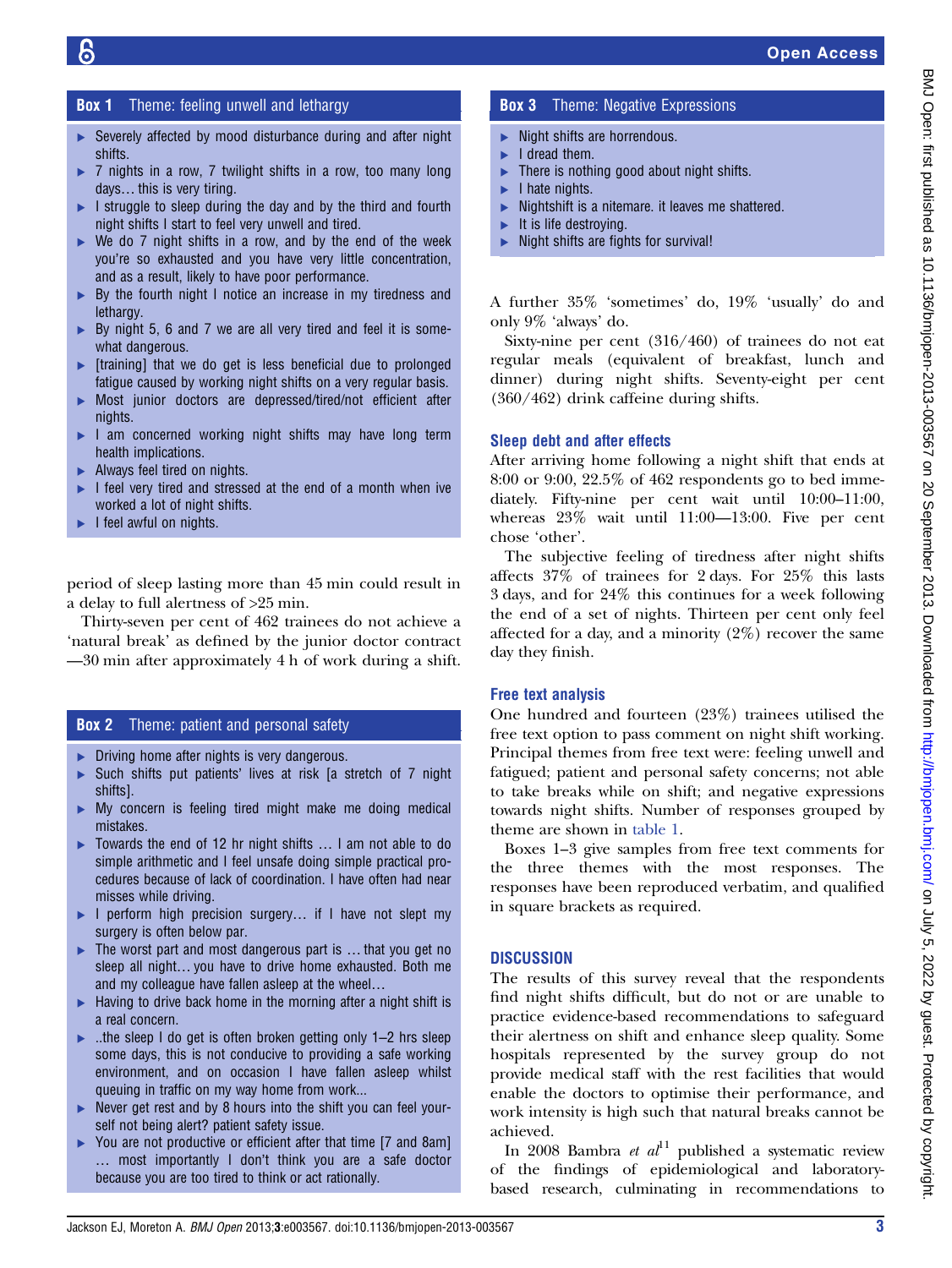organisations to address the negative effects of night shifts. Three types of interventions were found to have beneficial effects on health and work-life balance: rapid clockwise rotations, where shifts change every few days in a morning, evening and then night pattern; changing from backward to forward rotation; and self-scheduling of shifts. Three-shift patterns (morning, evening and night) are most commonly experienced by junior doctors working in the emergency department, and the advice by Bambra  $et al<sup>11</sup>$  should be considered when devising these rotas.

The BMA and RCP also recommend involving staff working a shift rota in its design, yet only 2% of trainees have participated in designing their current shift pattern. However, this could be explained by junior doctors changing post every 4–6 months and the longevity of working patterns relative to this.

The negative impact of the demands of shift work is potentially exacerbated by poorly designed rotas that do not offer sufficient opportunity for rest and recovery. In our survey and others',<sup>1 12</sup> doctors are able to identify certain features of their own rota as being especially disruptive of their life and/or fatiguing. This may be partly addressed by the appropriate sequencing of shifts, and also by engaging junior doctors in rota design to benefit their well-being and performance.

Half of the trainees surveyed do not have facilities such as a quiet room or a reclining chair to use during a 12–13 h night shift. Having facilities for a break or nap can be beneficial for both doctors and their patients, as napping on the night shift may be the most effective countermeasure against fatigue at work.<sup>2</sup> The aeronautical industry utilises a system of planned 30 min naps, which have been shown to significantly improve crew performance and alertness during long-haul flights.<sup>13</sup> Planned naps during night shifts in other industries can improve overall alertness and alleviate fatigue, improving performance.14–<sup>17</sup>

In examining the evidence concerning the hazards of shift work, and techniques that can be used to reduce risk, the main advice endorsed by the RCP is to minimise sleep debt by taking additional 2 h sleeps in the afternoon before a shift, and 20–45 min naps during the night shift. A planned bleep free break would ensure junior doctors can rest at ease knowing their break will be uninterrupted.<sup>16</sup> Only  $8\%$  of trainees recognised the extent of sleep inertia after a prolonged sleep. This is important for a junior doctor who may need to be fully alert without warning.

In order for napping to be achieved, a culture that recognises and supports rested doctors needs to be engendered in the workplace. Many hospitals now expect their medical staff to stay awake throughout the night and have withdrawn on-call bedrooms, a move opposed by the BMA and the Academy of Royal Colleges, $^{18}$  who recommend that on-call rooms be provided for those doctors working at night regardless of the rota system.

Particular free text remarks indicate a lack of awareness by the junior doctors and their employers regarding

napping on a night shift. These include "actively advised by one trust that we are not allowed to nap due to full shift rota despite this being against BMA guidance…" Another doctor wrote "we aren't allowed to sleep on night shifts—it's a sackable offence", and a third doctor stated "we feel we have to hide the fact that we 'nap' from the nurses. Well, I don't, but other doctors have warned me that I ought to" and lastly "I don't believe a person should sleep when they are working nights- we are being paid to work".

It is apparent that many rotas are of such intensity that napping is not possible. Thirty-seven per cent of doctors 'never' achieve a natural break after every 4 h of work. Just over a quarter either 'always' or 'usually' manage this. Folkard and Tucker $<sup>6</sup>$  reviewed the litera-</sup> ture relating to productivity and safety during night shifts in industrial workers. Their key findings were that mean relative risk of accidents increases in an approximately exponential fashion with time on shift such that in the twelfth hour it is more than double than that during the first 8 h. The same study also shows that safety declines over successive night shifts, with increasing hours on duty and between successive rest breaks.

When adapting between shift types an important factor in manipulating the circadian system is exposure to and/or avoidance of bright light at specific times.<sup>19 20</sup> With good compliance and correct timing, both light and melatonin, separately or in combination, can be used to hasten phase shift of the circadian system to align it with the new work–rest schedule. $21$ 

Doctors surveyed were more likely to use sedatives (6%) and other medications (3%) rather than melatonin  $(0.4\%)$  or light  $(2\%)$  to adapt from day to night or vice versa. The majority of respondents (93%) did not utilise any method to aid phase shift. Non-photic time cues such as meals, caffeine, exercise and sleepwake cycle are also important synchronisers of the human circadian clock.<sup>22</sup>

Seventy-eight per cent of doctors used caffeine on night shifts, yet less than a third of doctors manage to eat regular meals (equivalent to breakfast, lunch and dinner). Regular meals are of additional importance in night shift workers due to the increased incidence of digestive problems<sup>23</sup> resulting from the disruption of the body clock and poor diet. The RCP guidance quotes evidence for a high-protein low-carbohydrate meal for maintaining night shift alertness.

In preparing for a night shift, few trainees take the opportunity to nap in the afternoon. There is a clear negative correlation between mean relative performance and hours of wakefulness.<sup>24</sup> The RCP recommend developing a napping routine as an indispensable part of working safely overnight, and a 2 h 'prophylactic' afternoon sleep before coming on duty to help keep fatigue at bay. Just over a quarter of trainees have a nap of more than 1.5 h in the afternoon before a night shift. Another sixth take a shorter nap of less than 1.5 h. The majority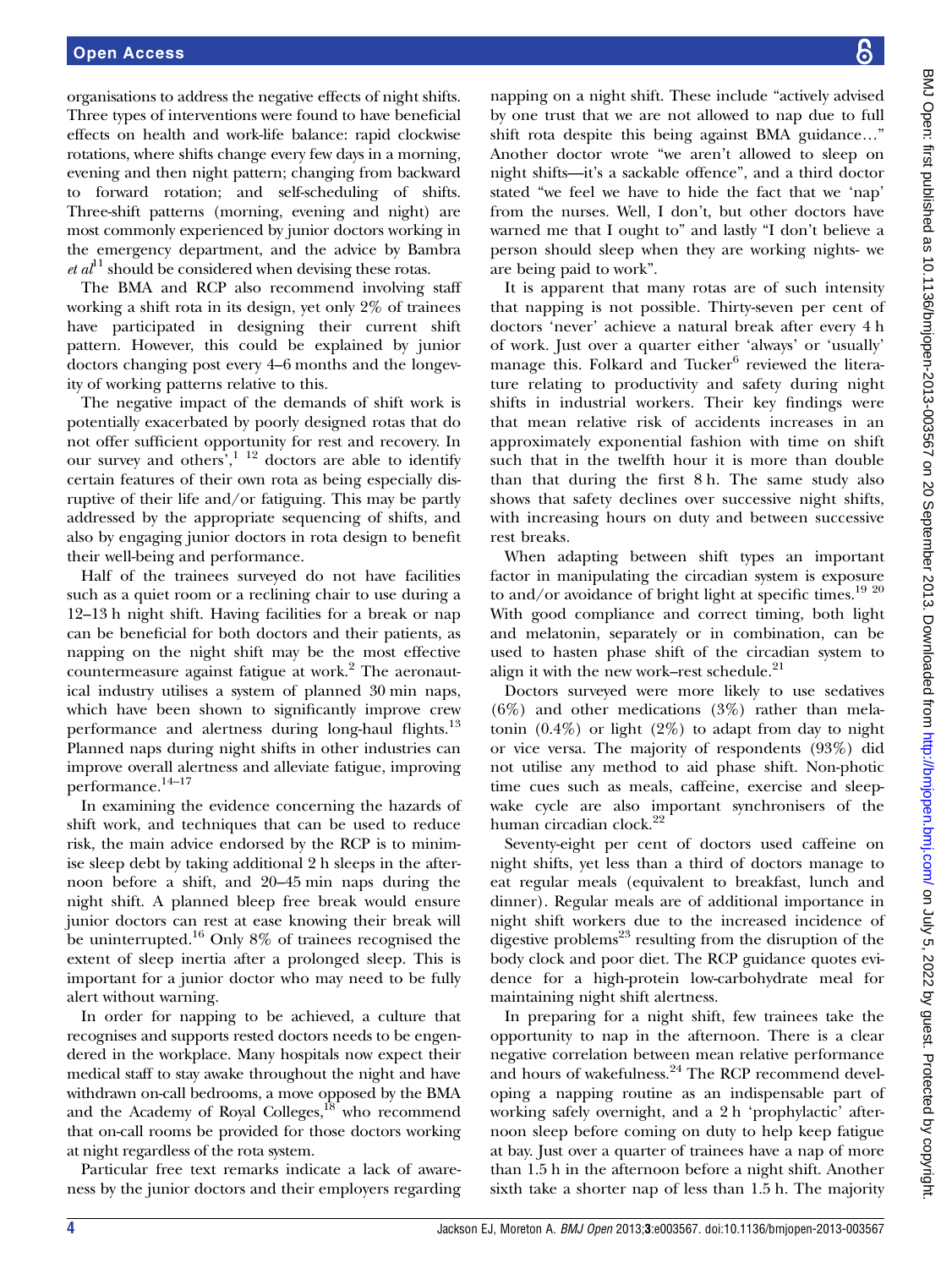of junior doctors surveyed go to bed before 11:00 on arriving home from work. Shift workers who go to bed at 10:00 tend to sleep for at least 4 h, whereas those who retire at midday sleep for an hour less.<sup>8</sup>

The survey finding that 86% of trainees feel affected by lethargy for 2 days up to a week postnight shifts suggests that rotas should allow for at least 48 h off work after a full or split set of night shifts. This could sensibly be made a compulsory minimum rest requirement.

#### Strengths and limitations

Our results represent the greatest number of junior doctors surveyed on this topic to date. In their report published earlier this year, the  $GMC<sup>1</sup>$  studied the opinion of 82 trainees; and Brown and Tucker $12$  investigated the impact of shift patterns on junior doctors' perceptions of fatigue, training, and work/life balance by interviewing 10 trainees from 11 trusts in Wales and placing 24 in a focus group to explore their perceptions.

This study was carried out in one region, so feasibly results could be different elsewhere. While a range of hospitals in Mersey, Manchester, Lancashire, Cumbria and Isle of Man were represented, not all hospitals in the region were included. The relatively low response rate may induce non-response bias in survey estimates, so care should be exercised when generalising from the trainees' views. Those trainees who completed the survey are self-selecting and possibly hold a stronger opinion on working night shifts than others. However, the free text comments here are consistent with those of other junior doctors in the UK. $^{1}$  12 Several articles indicate that unit non-response does not threaten the quality of survey estimates, with a collective body of work, particularly from national household surveys, suggesting no consistent relationship between response rates and non-response bias.25–<sup>28</sup>

In this survey it is likely the response rate is an underestimate due to inactive email addresses or duplicates being sent to the same doctor through their personal and NHS account. Professional standards still urge high response rates and the results of this survey may not be representative at national level.

Utilising a different design with the use of focus groups would have prevented potential problems arising from a low response rate. However, we felt a survey would enable a greater sample size, participants could be more honest due to anonymity and the data collected easier to analyse to give meaningful results. The high number of respondents relative to similar research in this area attests to success in achieving a large sample population.

## **CONCLUSION**

Shift working is an essential and accepted role of a doctor that enables hospitals to provide around-theclock patient care. In providing a 24/7 service, the transportation industry has long recognised operator

fatigue as a key safety issue, yet our results indicate that our survey population struggles to acknowledge the likely impact of sleep deprivation on the performance of junior doctors.

While there have been major reductions to junior doctors' working hours, non-hour issues must be given equal consideration to ensure quality of rest for junior doctors that promotes their ability to learn, their performance and patient care. Following implementation of the WTR, many authors $8-12$  <sup>14</sup> made recommendations regarding best night shift practice based on research, which is consistent and clear.

While we cannot assume that the junior doctor population in the UK practice night shifts in the same way as those surveyed here, the results do give an interesting perspective from a large group of trainees and suggest a lack of awareness of healthy night shift working. For these, the advice from Murray et  $al<sup>14</sup>$  remains pertinent: certain health and safety measures could be implemented in the NHS night shift, and doctors should be taught how to cope with night work. In addition to the  $GMC$  report, $\frac{1}{1}$  this survey may stimulate other regions to carry out a similar analysis of their junior doctors, as the results may indicate the need to increase awareness of the potential benefits associated with different interventions that can help mitigate the fatigue associated with rotating shift work.

Contributors EJ was involved in conception, design, analysis and interpretation of the data, drafting of the manuscript and approved the final version. AM was involved in analysis and interpretation of the data, critical revision of the manuscript and approved the final version. EJ and AM are doctors in training currently working as Medical Leadership and Management Fellows for The North West Junior Doctor Advisory Team, part of Health Education North West.

Funding This research received no specific grant from any funding agency in the public, commercial or not-for-profit sectors.

Competing interests None.

Provenance and peer review Not commissioned; externally peer reviewed.

Data sharing statement No additional data are available.

**Open Access** This is an Open Access article distributed in accordance with the Creative Commons Attribution Non Commercial (CC BY-NC 3.0) license, which permits others to distribute, remix, adapt, build upon this work noncommercially, and license their derivative works on different terms, provided the original work is properly cited and the use is non-commercial. See: [http://](http://creativecommons.org/licenses/by-nc/3.0/) [creativecommons.org/licenses/by-nc/3.0/](http://creativecommons.org/licenses/by-nc/3.0/)

#### **REFERENCES**

- Morrow G, Burford B, Carter M, et al. The impact of the working time regulations on medical education and training: research report. A report for the General Medical Council, August 2012. [http://www.](http://www.gmc-uk.org/The_Impact_of_the_Working_Time_Regulations_on_Medical_Education_and_Training___Final_Report_on_Primary_Research.pdf_51157039.pdf) [gmc-uk.org/The\\_Impact\\_of\\_the\\_Working\\_Time\\_Regulations\\_on\\_](http://www.gmc-uk.org/The_Impact_of_the_Working_Time_Regulations_on_Medical_Education_and_Training___Final_Report_on_Primary_Research.pdf_51157039.pdf) [Medical\\_Education\\_and\\_Training\\_\\_\\_Final\\_Report\\_on\\_Primary\\_](http://www.gmc-uk.org/The_Impact_of_the_Working_Time_Regulations_on_Medical_Education_and_Training___Final_Report_on_Primary_Research.pdf_51157039.pdf) [Research.pdf\\_51157039.pdf](http://www.gmc-uk.org/The_Impact_of_the_Working_Time_Regulations_on_Medical_Education_and_Training___Final_Report_on_Primary_Research.pdf_51157039.pdf)
- 2. Akerstadt T. Shift work and disturbed sleep/wakefulness. Occup Med 2003;53:89–94. [http://occmed.oxfordjournals.org/content/53/2/89.full.](http://occmed.oxfordjournals.org/content/53/2/89.full.pdf) [pdf](http://occmed.oxfordjournals.org/content/53/2/89.full.pdf)
- 3. Michaels HE. Night shift work. Ann Emerg Med 1984;13:201–2.
- 4. Vidacek S, Kaliterna L, Radosević-Vidacek B, et al. Productivity on a weekly rotating shift system: circadian adjustment and sleep deprivation effects? Ergonomics 1986;29:1583–90.